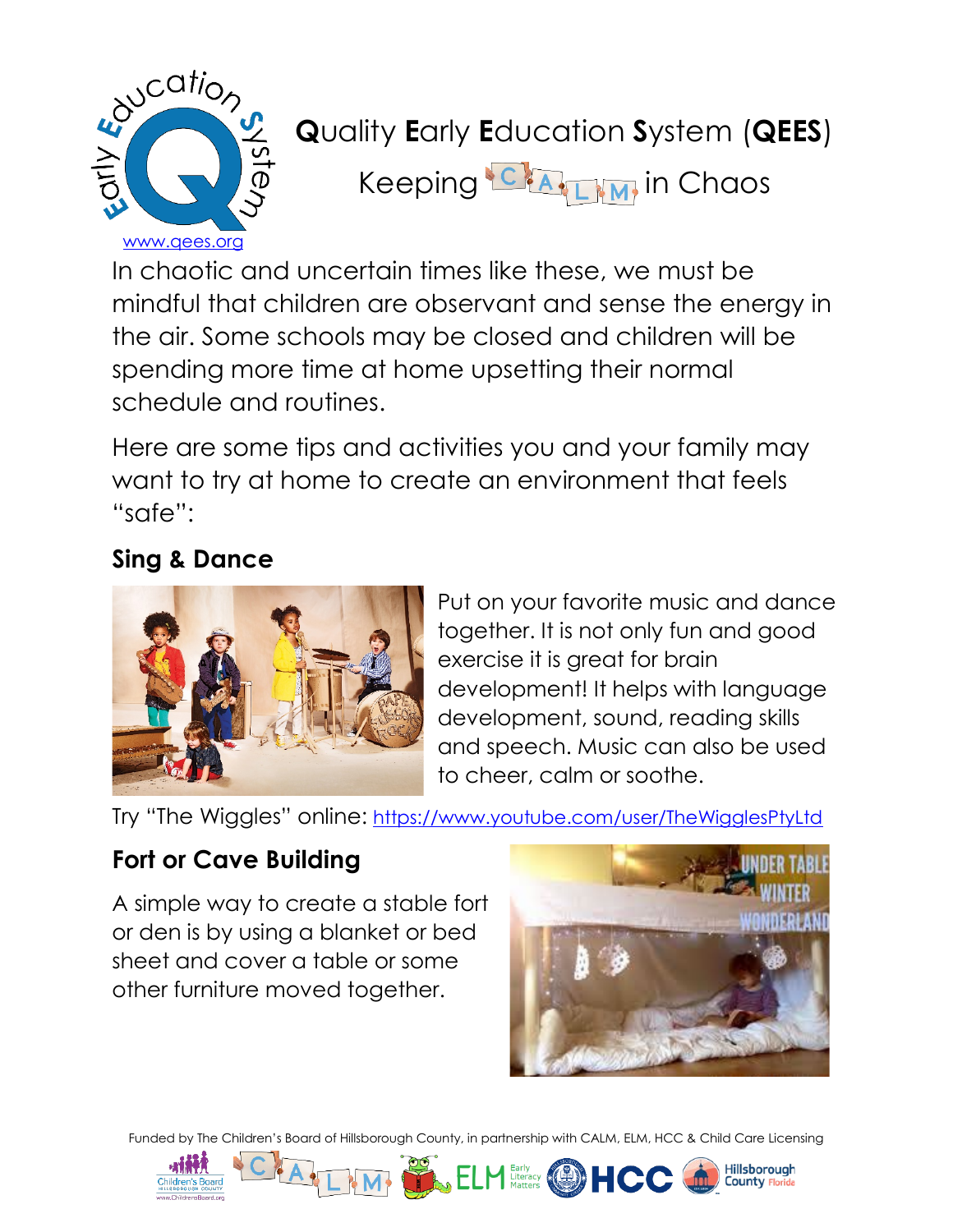### **Do Yoga**



Yoga helps to reduce stress, improve mood, and promote physical strength, flexibility, and balance.

Try "Cosmic Kids Yoga" online: [https://www.youtube.com/channel/UC5uIZ2KOZZeQDQo\\_Gsi\\_qbQ](https://www.youtube.com/channel/UC5uIZ2KOZZeQDQo_Gsi_qbQ)

## **A Housebound Treasure Hunt**

Draw a map of your home or a room in the home and hide small items around it. Mark each piece of hidden treasure on the map. Explain the map to your child and offer your support for in looking for the items when needed.



**Hillsborough** 

County Flo

#### **Be a S.T.A.R**



When children/adults feel anxious, upset, mad, sad or frustrated, choose to be a STAR: Stop, Take a deep breath And Relax (3 times). This helps get oxygen to the brain and creates a pause so you can respond instead of react to your upset.

Funded by The Children's Board of Hillsborough County, in partnership with CALM, ELM, HCC & Child Care Licensing

Early<br>Literacy (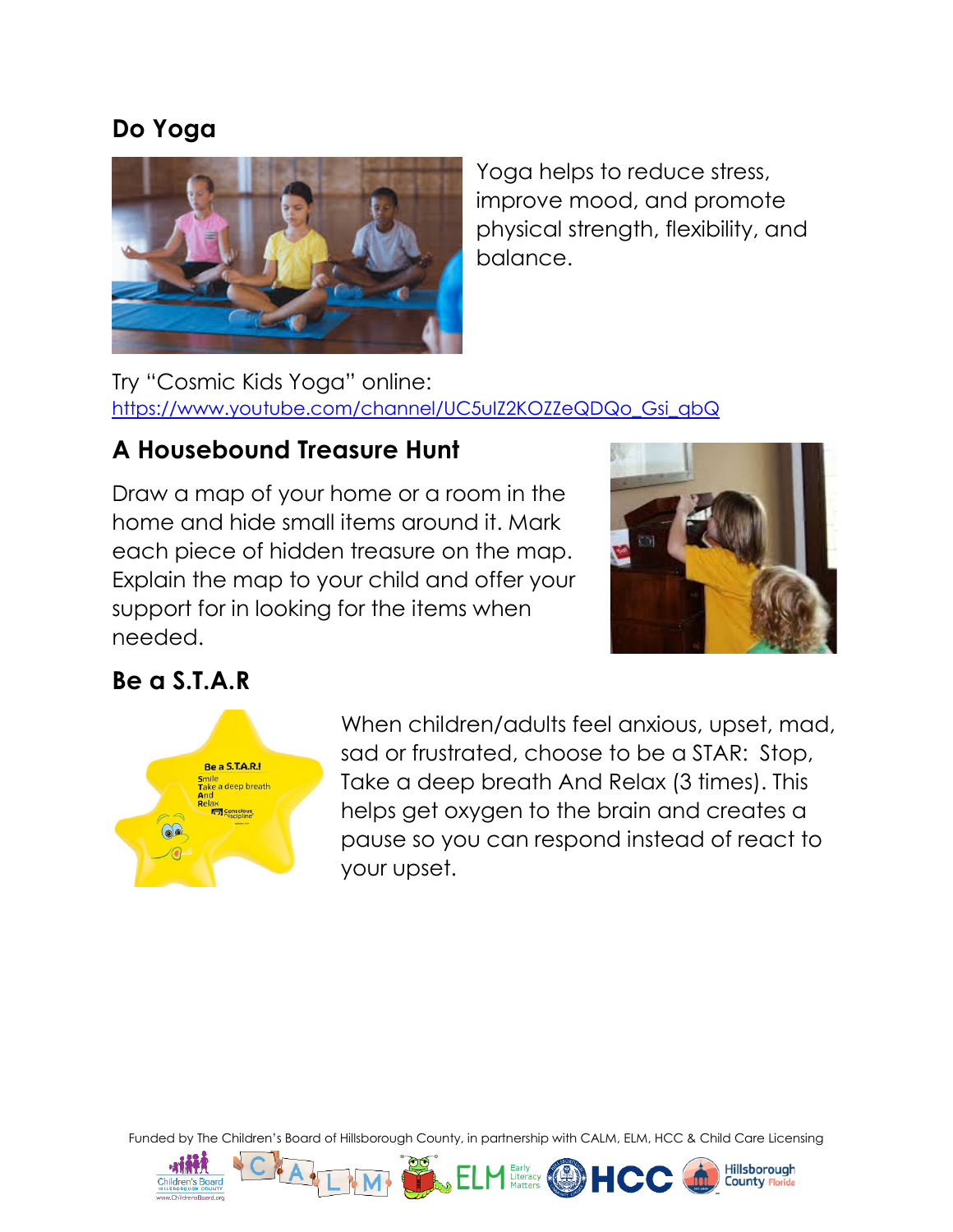## **Create an Indoor Obstacle Course**

Use tape to create a course or simply create your own gym class. To make it more competitive you can use the stopwatch to time the duration of each exercise. Make sure to stick to age-appropriate durations.



Hillshorough

## **Make a Kindness Tree**



Encourage children to look for or do acts of kindness or helpfulness daily. You can draw a simple tree and post it on the fridge. Write the kind/helpful acts on another piece of paper or sticky note and put them on the branches.

## **Rock Painting**

Take a nice walk outside to collect some rocks. Dry them off and practice painting with water or decorating them with paint or markers.



Funded by The Children's Board of Hillsborough County, in partnership with CALM, ELM, HCC & Child Care Licensing